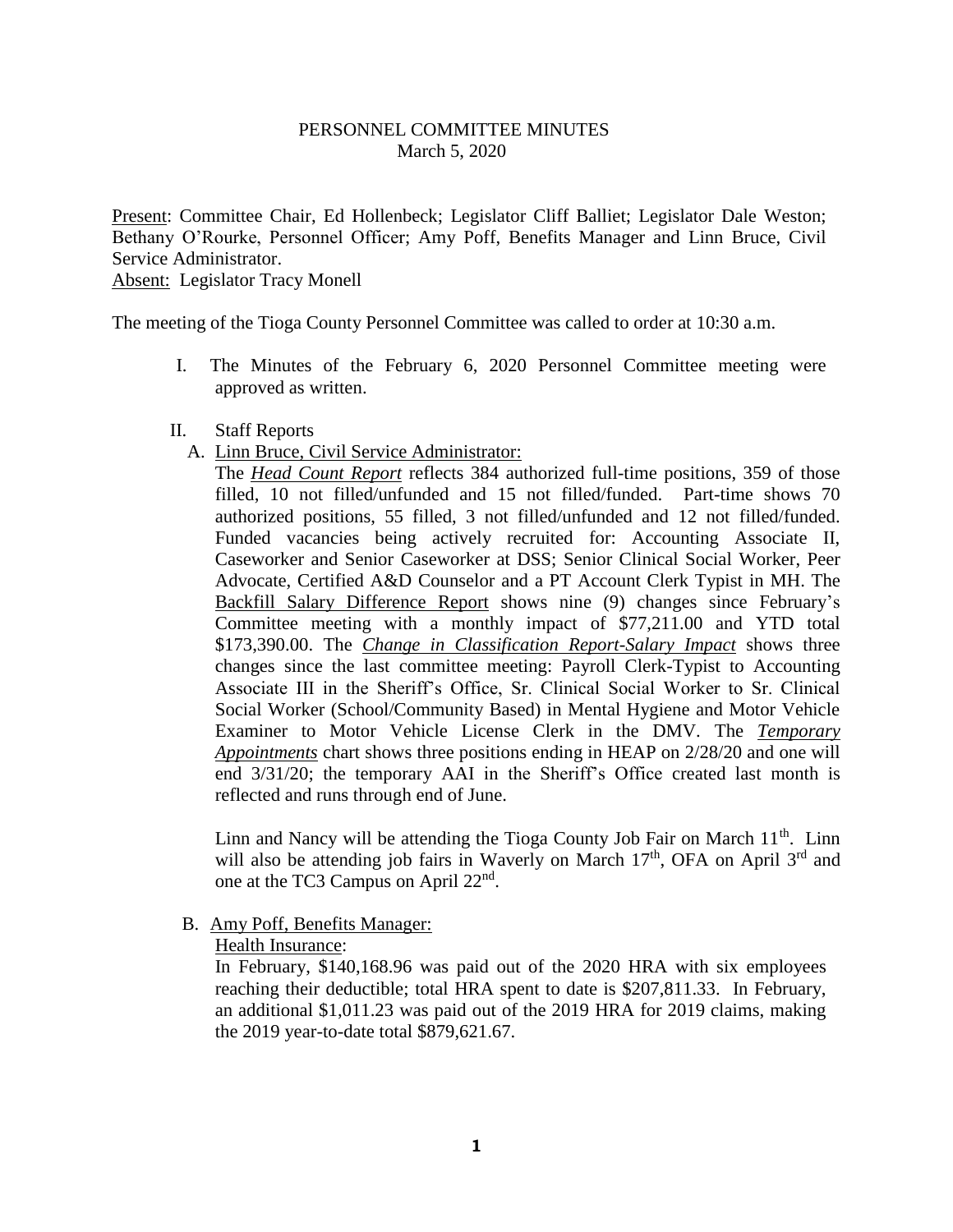## C. Bethany O'Rourke, Personnel Officer

Budget Tracking Report:

 The budget tracking report for end of February 2020 was displayed for review. So far in 2020 we have collected \$720 (16.6%) of our projected revenues. We have spent 12.3% of our appropriations. Bethany indicated we have no precise way of knowing how many exams we will hold each year and exactly what the payment to the State will be. The payment to the State for 2019 exams was slightly more than what was budgeted, therefore \$88.50 was used from the 2020 budget.

# III. Old Business:

Non-Union Salary Study:

Bethany drafted the RFP and sent to Gary Grant and Pete DeWind for review. She will be requesting guidance from them on how to issue it. Bethany asked nonunion employees to review their current job description and advise her of any suggested updates by February 21. Bethany has reworked the job specs she received with changes and they are ready for the consultant.

## I4A Program 2020:

There is a new class of 18 employees attending 4 sessions of the I4A Program in 2020. The first session was held in February. In addition to repeating the 2018 program, new hires since 1/1/18 will be required to attend a presentation of a *County Government 101* session to give a broader picture of what the County does and where everyone fits in; those presentations are scheduled for March and October. Joy Bennett, Steve Palinosky and/or Ellen Pratt will be doing the presentations. Department Heads and Legislators may also be offered a training session.

## Corrections Negotiations:

As indicated previously, a tentative agreement was reached late last year, however the membership voted it down. A new proposal was received in February and Bethany will be talking to the full Legislature later this afternoon.

## IV. New Business:

# Medicare Part B Reimbursement:

In November of 2017, Resolution 281-17 was passed setting the reimbursement rate for retirees at \$115/month in an effort to streamline the administration of the Medicare Part B reimbursement benefit and to help control costs. This is to be reviewed every three years, so Amy wanted to begin discussions. Prior to passing the resolution, the Medicare Part B reimbursement for retirees in 2017 ranged from \$108 to \$134. Based on the retirees receiving the benefit at that time (those hired prior to January 1, 2005) that was an average reimbursement of approximately \$111. The Medicare Part B premium increased to \$134 in 2018, 135.50 in 2019 and \$144.60 in 2020. We currently have 177 retirees collecting this monthly benefit, annual cost of \$244,260. There are additional retirees who will be eligible for this benefit when they turn 65. Amy will put together a packet with more numbers and information and provide at next month's committee meeting for further discussion.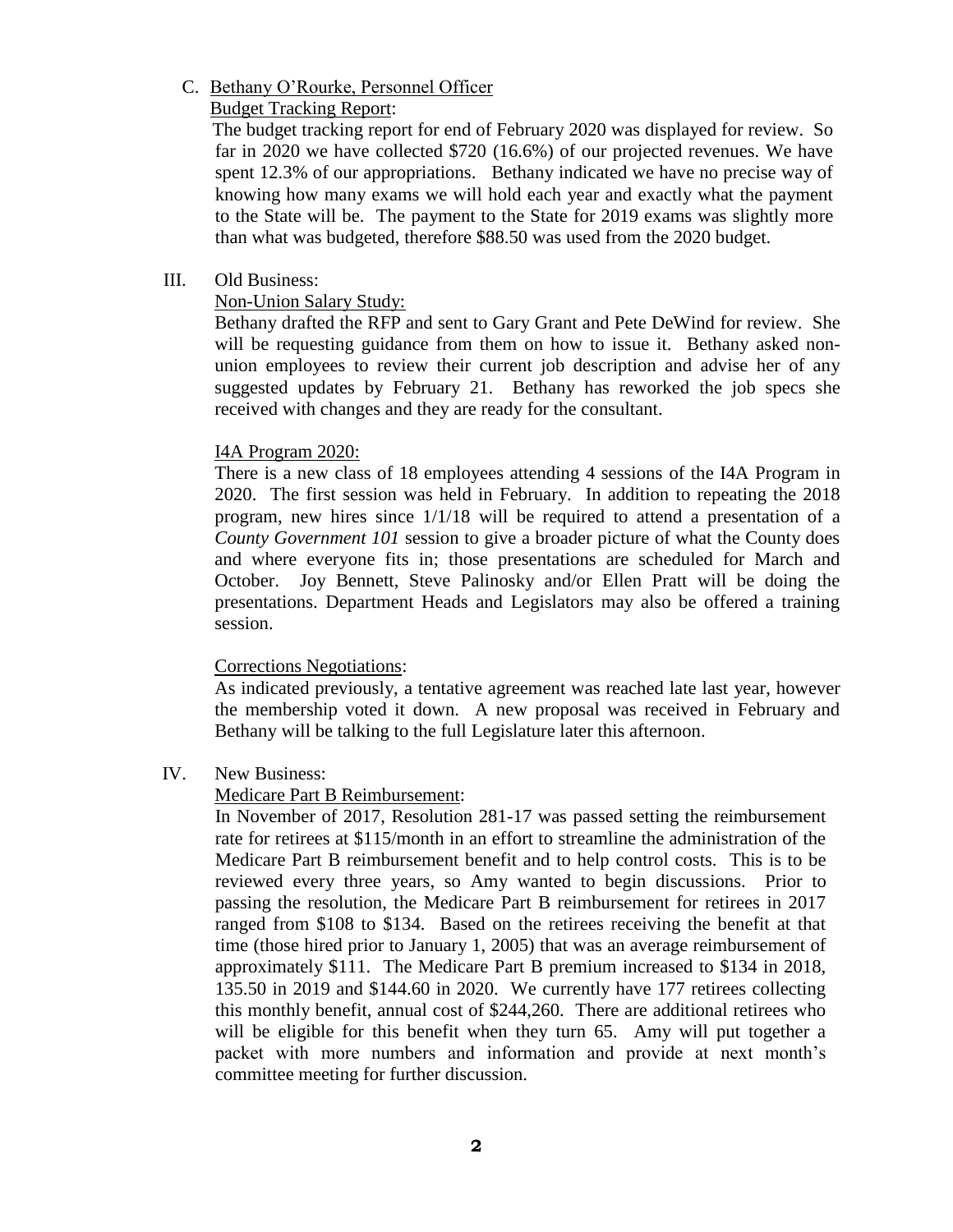Vacation: Bethany will be on vacation March  $16<sup>th</sup>$  through  $20<sup>th</sup>$ .

V. Resolutions:

Amend Employee Handbook Section II–Ethics Rules, Schedule A: This resolution amends Schedule A to identify additional positions and board members required to provide an annual financial disclosure. Deputy Director of Community Services, Deputy Director of Information Technology and Communication Systems and Property Development Corporation will now be included on Schedule A.

Create and Fill Highway Worker (Seasonal) Position (Public Works): This authorizes The Commissioner of Public Works to create and fill one temporary full-time Highway Worker (Seasonal) position effective April 1, 2020 through October 9, 2020 at an hourly rate of \$11.80, however no more than 847 hours may be worked April 1, 2020 – October 9, 2020.

Authorize Appointment to Title of Deputy Director of Public Health: The position of Deputy Director of Public Health has been vacant due to a resignation since February 14, 2020. This authorizes the Director to provisionally appoint Heather Vroman to the title of Deputy Director of Public Health at an annual non-union salary of \$65,000 effective March 14, 2020 pending successful completion of civil service examination requirement.

Amend Resolution 356-19 (Public Defender's Office): This resolution amends 356-19 to read: That Ms. Pullano's hourly rate shall be \$16.49 effective January 1, 2020 and that the title of Paralegal (PT) is not eligible for a non-union salary increase following a six month evaluation.

Authorize Appointment to the Title of Paralegal (PT) (Public Defender's Office): Due to staffing change, a part-time Paralegal position became vacant as of March 2, 2020. This reso authorizes the appointment of Gabriella Ayres to Paralegal (PT) at an hourly rate of \$16.49 effective March 16, 2020.

Appropriation of Funds for Operation of a Child Advocacy Center (CAC); Authorize Creation of Case Supervisor Grade B Position (DSS): A CAC will provide advocacy, support and referral services to every family and child in need of accessing services surrounding the issues of sexual and physical abuse, including access to medical resources, mental health services and court rights and information. DSS, in coordination with the DA's Office and Sheriff's Office, will be the lead agency for the implementation of the CAC. This resolution appropriates funding and creates one Case Supervisor Grade B effective March 16, 2020.

Rescind Resolution 67-20: Resolution 67-20 authorized a salary above base for a prospective new hire in recognition of his years of service in the field. The candidate is not transferring to Tioga County; therefore reso 67-20 is rescinded.

Authorize Position Reclassification (Public Works): On December 10, 2019, the Personnel Department received a position description questionnaire from Lynn Quick, AAII in Public Works and a desk audit was completed. The Personnel